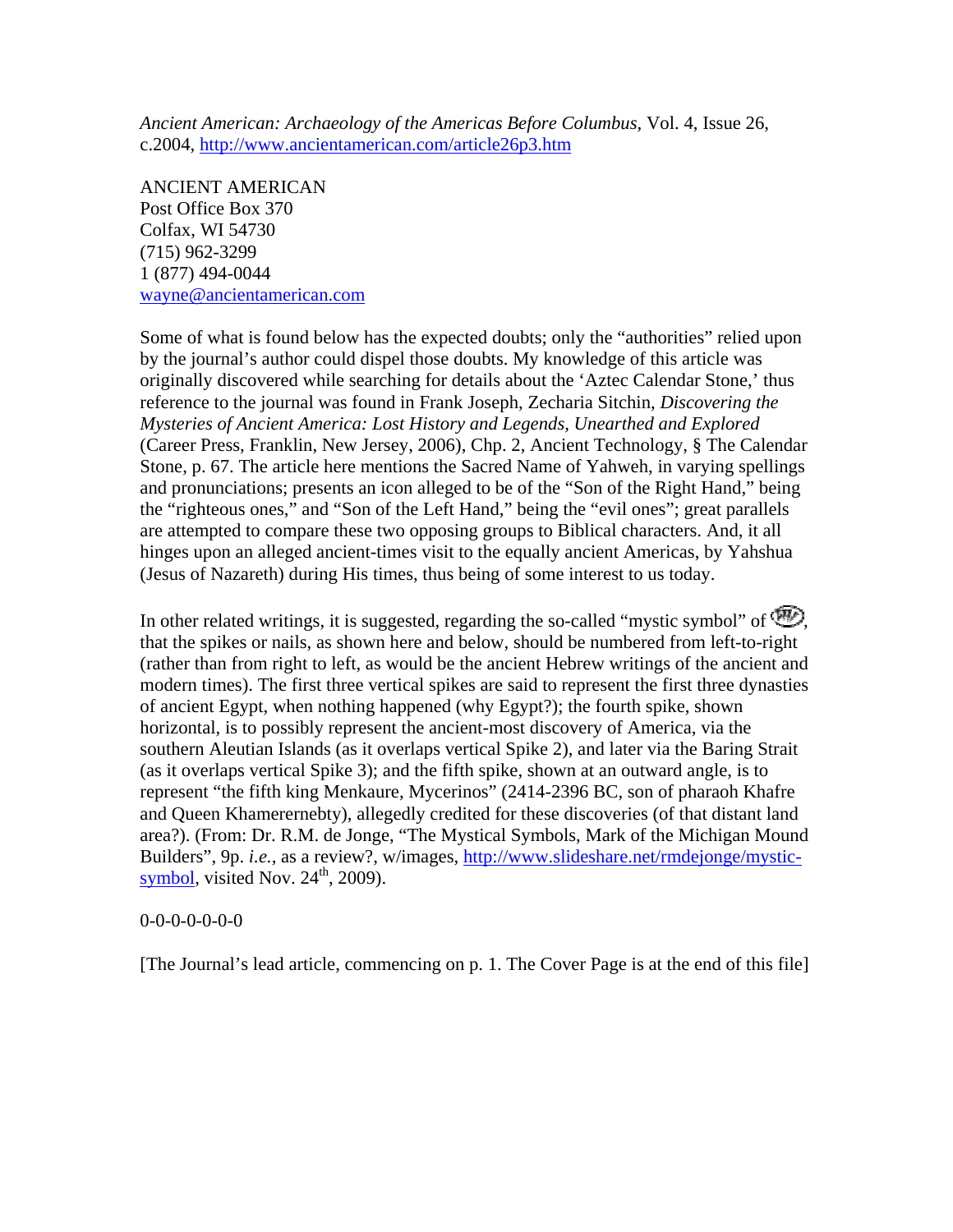# THE Christ in North America? THE by Wayne May

Traditions of a mysterious, bearded visitor from overseas have been current across our continent since pre-Columbian times. The universal image of this man, depicted as an influential religious leader, has fascinated me for twenty years, during which time I conducted my investigations among every Native American willing to discuss his or her tribal history with me. Through them I learned that the mythic memory of this lightskinned (often referred to as white-skinned), robed man occurs in ancient myth among numerous Indian peoples.

But his story is found most frequently in North American legends, which reveal more information about his appearance and the nature of his arrival. In Middle and South America, he was known respectively, as the "Feathered Serpent" (the Mayas' *Kukulcan* and Aztec *Quetzalcoatl*), and "Sea Foam", *Kon-Tiki- Viracocha*, to the Incas. North of the Rio Grande River, he is generally referred to as East Star Man, Peace Maker, Pale One, Dawn Star, etc.

Native accounts tell of his arrival from the direction of the rising sun, after which he set up a priesthood among his followers, known as the "Wau-pa-nu" (the spelling is phonetic). They were said to have healed the sick and instituted new laws. Blood sacrifice was forbidden and replaced by the use of tobacco, today an important element in all traditional Native American ceremonies. Among many eastern tribes, East Star Man is regarded as the son of the Great Spirit, the Creator.

# [FIGURES REMOVED; SEE "IMAGE FROM p. 1.", BELOW]

I first learned of this Son of the Great Spirit from Ricardo Baeza, an Ojibwa medicine man in Golden Valley, Minnesota. He approached me after my lecture about the Michigan Plates [defined in next ¶.] Collectively, they were associated with Daniel Soper and Father Savage, early preservers of a large group of copper artifacts and stone tablets unearthed from numerous mounds throughout the state of Michigan, beginning in the late 1800s. The objects, today scattered across the United States and Canada in mostly private collections, feature portrayals of familiar scenes from mostly the Old Testament and three or more, undeciphered, written scripts, together with depictions of what appear to be persons from Europe or the Near East in hostile interaction with Native Americans.

Although condemned out of hand as fraudulent by the archaeologists, the so-called "Michigan Plates" or "Soper Savage Collections" continue to intrigue independent antiquarians, who believe the artifacts were made by an Old World religious community in the upper Midwest during the 4th Century A.D or earlier. In the 1950s, Henrietta Mertz [(1896-1985), patent lawyer, cryptographer, ancient historian, archaeologist, and author]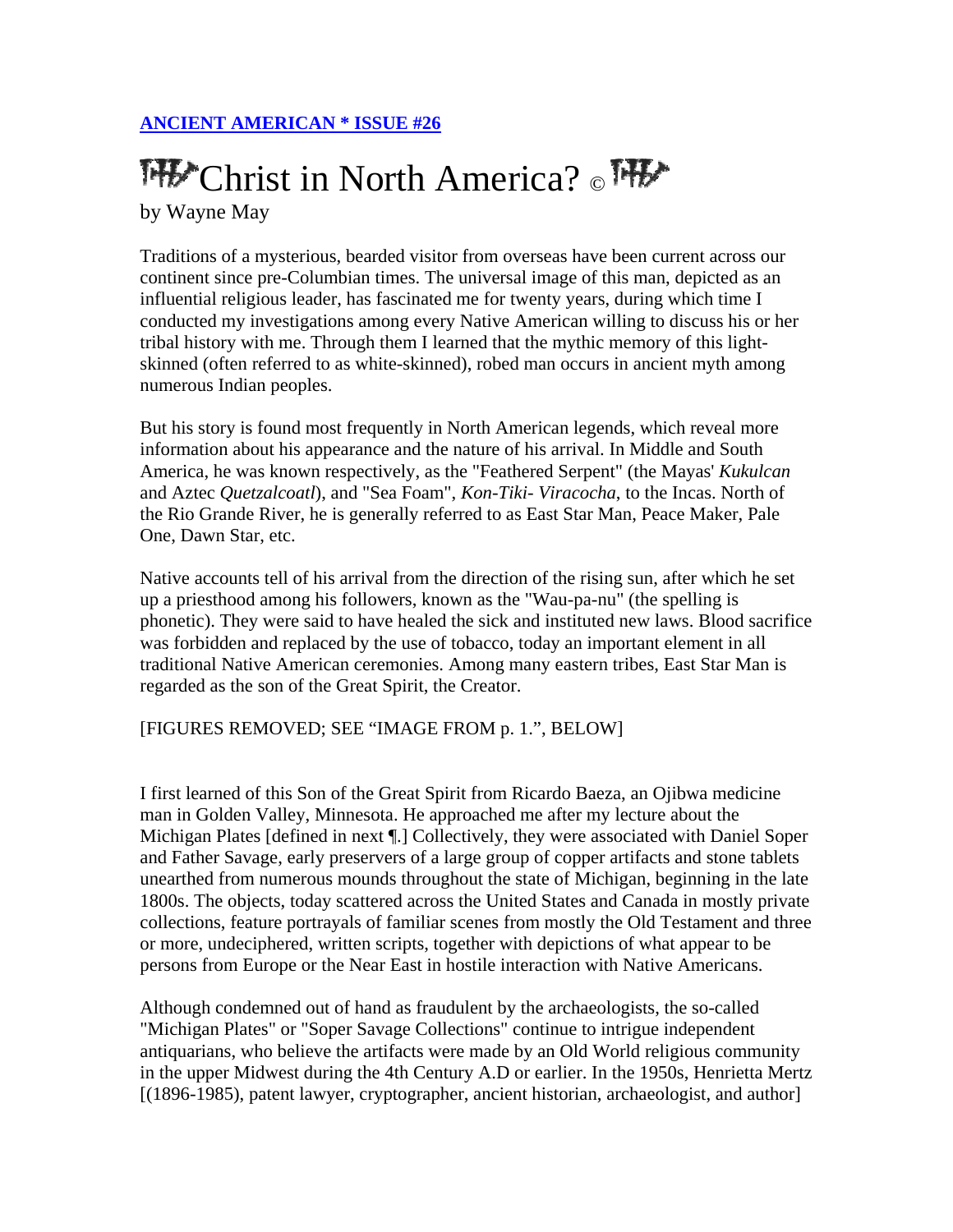was the first researcher to identify the "tribal mark or mystic symbol" which commonly appears throughout the collection. [See an example below, at "Images from p. 1", at "*Michigan Tablet depicting Christ's crucifixion*," and at "Images from p. 5," at "**Creation Tablet**: A Michigan plate depicting Old Testament scenes…"]

## [FIGURES REMOVED; SEE "IMAGE FROM p. 2," BELOW]

Following my Golden Valley slide presentation of the Michigan Plates, Mr. Baeza told me that he could actually read some of the glyphs that appeared on the Soper-Savage tablets, explaining that their symbolic meaning was part of his tribe's sacred tradition. He added that the so-called "mystic symbol" represented the name [p. 3] of the Creator's son, pronounced in the Ojibwa tongue (reading the cuneiform characters from right to left) as "Yod-hey-vah". This name, he said, really has an additional syllable, but the fourth is pronounced only once a year in a sacred ceremony, and then only by a tribal holyman in the great lodge. Mr. Baeza's explanation sparked my memory of an article by *Ancient American* [Journal] author, David Deal, in *Ancient American*'s Stone, Clay, Copper, Archives of the Past, March/April, 1994 issue #5, entitled, "The Mystic Symbol Demystified".)

"In his investigation of the Michigan relics, Deal was able to convincingly translate from the quasi-Hebrew script the name of two sons of a deity-figure featured on the tablets as "Son-of-the-Right-Hand" and "Son-of-the-Left Hand." The tablets' internal evidence unquestionably demonstrate two opposing groups of people represented by two individuals, one good, the other evil. Both of these individuals carry identification marks which appear on many but not all of the plates' ["]biblical["] scenes. These well-known moments from [what otherwise would appear to be] the Old Testament clearly identify each sons' proper role.

For example, on the so-called "creation tablet," (see page 7 [not shown; see\*, further below; however, there is a "Creation Plate, A Michigan plate," at "Images From p. 5, below]) where Adam is apparently brought to life, the Son-of-the-Right-Hand's mark is included as part of this positive event. But on another plate, where he and Eve seem to be ejected from the Garden of Eden, the Son-of-the-Left-Hand's mark floats above them, suggesting calamity. This simple but lucid marking of "good and bad," or "righteous and evil," is recurring throughout much of the Michigan collection.

On page 18 of his article, Deal writes,

"Of course the two sacrifices, one for Yahweh and the other for Azazel (Leviticus 16), are indicative of the two brothers, as well. The stories throughout the Bible of the two brothers from Cane and Able, Isaac and Ishmael, Jacob and Essau, Mannaseh and Ephraim, etc., all point to the same allegory. The fact that the [ancient North American?] Michigan Christians of the Fourth Century A.D. were aware of this angelic conflict and modern [European?] Christians are not, is the major point to ponder.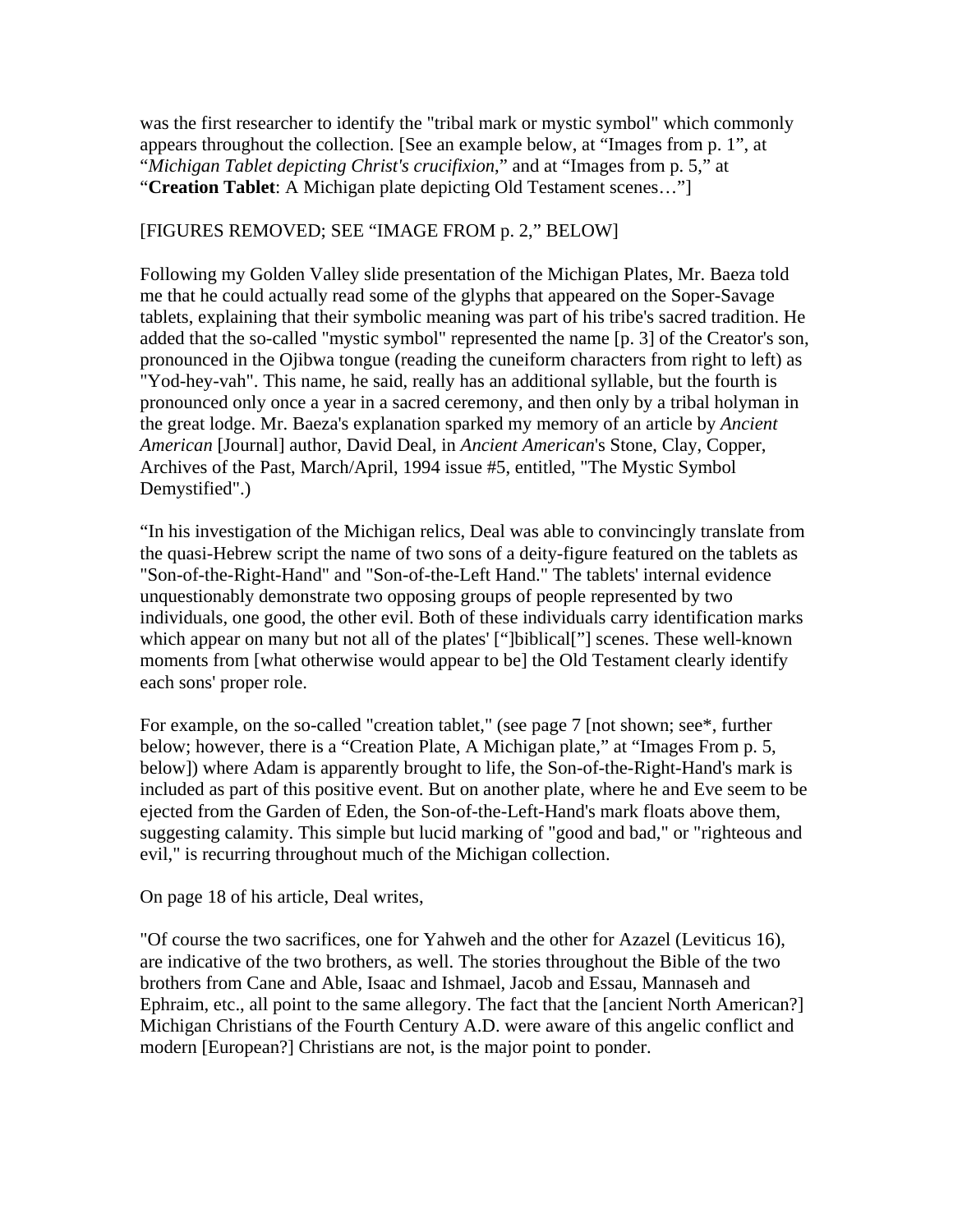"The modern doctrines would not allow such an interpretation. Of course, not many Christians actually use the name Yahweh in their worship either, but when the New Testament says that the accuser is before the Father daily, making accusations, and that the Messiah is seated again at the right hand of the Father, acting as an advocate, they should, perhaps, reconsider this concept. The point isn't about to become embroiled in a theological discussion, but [the point is] to realize that the doctrine pictured on these tablets, does not conform to any Christian religion of this day and age (including 1874). Therefore, the possibility of fraud is diminished to nearly zero, by this fact alone."

[p.4] The Michigan relics came to public attention in 1879 when they were reported in a state newspaper. But for thirty one years before, Father Soper had been collecting them throughout the state. From 1848 to 1920, the relics continued to be accidentally uncovered by local people clearing forests and building roads. Over the course of more than seventy years and across twenty seven counties, thousands of slate, clay and copper tablets continued to emerge. Written testimonies and sworn affidavits accompanying many of the discoveries were officially recorded, mostly by farmers who plowed them up while working their land, and not by trained archaeologists, who were neither available nor open-mindedly disposed enough to even give their authenticity the benefit of a doubt. They claimed then, as they still do, that the Michigan tablets must necessarily be fake, because no one from the Old World could have arrived in America before Christopher Columbus.

Their fossilized mind-set was examined in *Ancient American* Volume 2, Issue Number 9, May / June 1995, page 31, by Kenneth Moore. He addresses the claims of [someone] hoaxing these artifacts by citing the work of two brothers named Scotford, who probably faked a few of their own reproductions of the Michigan tablets. But Moore also points out that although it is reasonable to expect some forgeries with any collection of this size, it must be remembered that when fraudulent duplicates of this kind are made they are usually copied from original artifacts. More revealingly, the first Michigan plates to be found, [now] already in the many hundreds, at least, were already being collected before the Scotford brothers were even born!

By 1920, the scholars of the day had academically crucified several men and women who would not stand down concerning these artifacts. Some colleges and private museums actually destroyed their Michigan tablet collections by casting them into local dumps. In the decades following that wholesale destruction, the Soper-Savage discoveries lapsed into almost total obscurity, and might have been utterly forgotten, save for the independent research of two American writers, Henrietta Mertz and Milton R. Hunter.

The books of Henrietta Mertz continue to be prized by readers interested in pre-Columbian arrivals in the New World by overseas visitors. Her *Pale Ink*, an examination of possible Chinese contacts in British Columbia 2,000 years ago, and *The Wine Dark Sea*, re-thinking Jason and the Argonauts as transatlantic voyagers in quest of a South American Golden Fleece, are still sought after by diffusionists. [See further below, re: these works, briefly explained] But Mertz was a professional trained in forgery identification [as well as crytology], and it was in this capacity that she was challenged to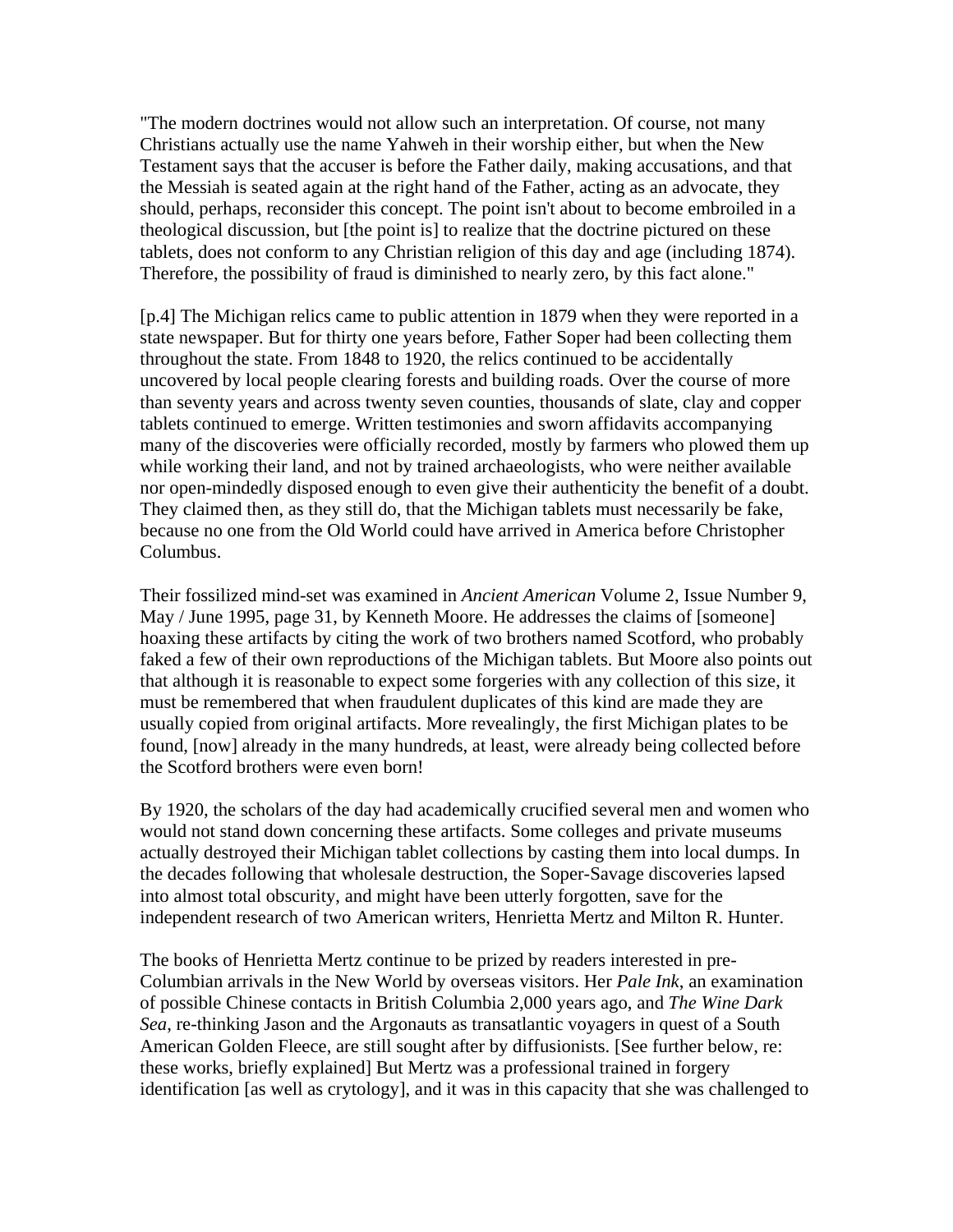either prove or disprove the authenticity of the Michigan tablets.

[p. 5] After 30 years of research, her conclusions were about to go into print, but she passed away unexpectedly before publication. A few years later, her nephew released Henrietta's *Mystic Symbol, Mark of the Michigan Mound Builders.* The book argues that the Michigan relics are largely authentic, and urges their preservation as genuine relics from a lost American civilization. During her long years of research, Mertz was able to track down a large number of artifacts originally collected by the Catholic priest, Father Soper. After his death, they had been sent to Notre Dame University for storage.

In all, some 4,000 such items were shipped to Notre Dame in poorly packaged cracker barrels. About 2,500 objects, more than half the collection, were badly damaged in transit to the university. Originally made of brittle clay, many fractured and broke, often crumbling to pieces. Henrietta requested permission to examine their surviving collection with an eye to its ownership. She was allowed to research the artifacts in the company of a Catholic priest, but university officials were reluctant to give them up for purely academic purposes.

In the midst of her investigation, the Father with whom she had been working on the Michigan tablets was coincidentally contacted by missionaries from the Church of Jesus Christ of Latter Day Saints, commonly known as Mormons. Aware of their second scriptural book (the Book of Mormon) that testified to the presence of Christ in America, the priest invited them to inspect the Soper-Savage collection. Intrigued, the missionaries wasted no time in contacting Milton R. Hunter of Salt Lake City, Utah, a researcher of American antiquities [and probable Mormon?].

After several months of communication and visits to Notre Dame, the school officials chose to turn over the collection to Hunter rather than Henrietta. She was nonetheless afforded enough time with the artifacts to complete her research for *The Mystic Symbol*. Elliot Soper, son of Daniel Soper, offered his father's collection to Hunter after having learned of Notre Dame's transference of its artifacts.

Hunter's expanded collection of Michigan plates and related items is today warehoused in the historical archives of the Church of Jesus Christ of Latter Day Saints, in Salt Lake City, Utah. Their historical department recently allowed *Ancient American* staff and Triple A Productions to photograph Mr. Hunter's collection in its entirety for continued study.

## **Enter Burrows Cave**

In 1982, a discovery apparently unrelated to the Michigan tablets was alleged to have been made by Mr. Russell Burrows of Olney, Illinois. He claims to have found a cave in the southern part of his state loaded with the treasures of foreign visitors who crossed the seas from the Near East, Europe and Africa about 2,000 years ago.

He claims the site is also a rich repository of stone records belonging to some unknown people who possessed a high level of culture. I have known Mr. Burrows since 1993, and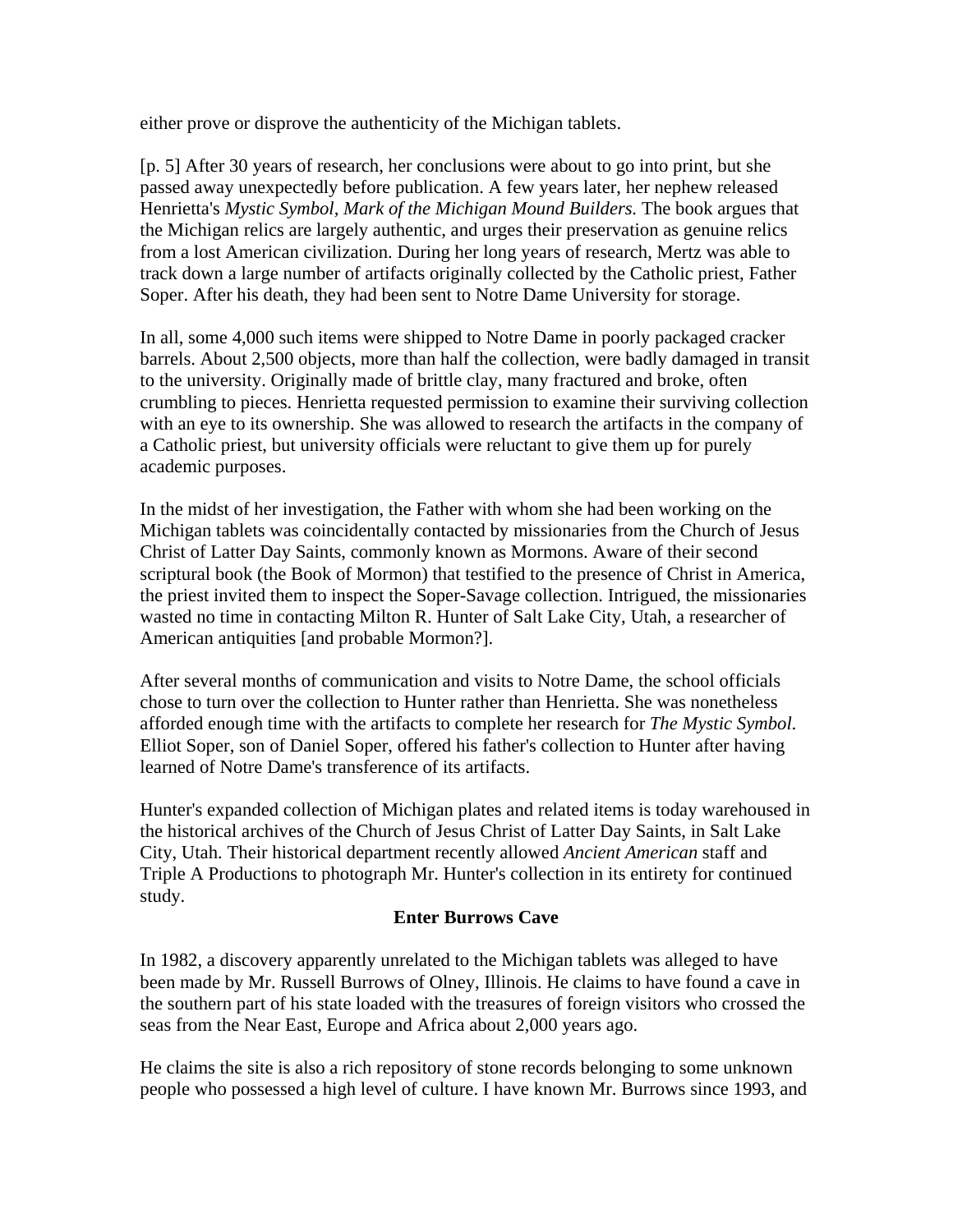compiled a photographic library of some of his items, which number over 2,000 such stones. I personally examined about half of them, and have concluded they are authentic artifacts. Although he refuses to divulge the location of his cave, the sheer number and sometimes fine workmanship of the artifacts he allegedly took from the site tend to support their identification as genuine artifacts.

Even so, many of my fellow diffusionists have condemned the Burrows Cave finds as part of a hoax. Admittedly, the tangle of frustrating obstacles, legal and otherwise, preventing any kind of access to the location's whereabouts have disenchanted very many investigators. But the full story of Burrows Cave, while yet to be told, is gradually unfolding with the gradual release of objects never before seen, and someday we may learn everything there is to know about this site. There may be a parallel here with the Dead Sea scrolls, discovered in 1948 [where later Jewish-Israelie authorities, taking possession by force in c.1967, kept textual revelations and interpretation to a minimum]. Even now, a complete accounting of this find has still not been disclosed to the public. Mr. Burrows telephoned me two years ago to say that he had purposely withheld some inscribed stones from sale because of the imagery they featured; namely, identifiably Christian scenes, mostly Old Testament. [These would not be "Christian" scenes.] He was uncomfortable with these items, because he feared critics would use such obvious themes to further debunk his discovery. Mr. Burrows knew some Indians had knowledge of Old World traditions and Old Testament stories. But what concerned him was, as he put it, "the Jesus stones."

At my request, he sent me photographs of them, and I was able to compare their images of evidently Old Testament themes with similar representations found on the Michigan tablets. I was astonished to notice that both sets not only featured scenes of Jesus Christ, but also the same "Mystic Symbol  $\mathcal{D}$ ." The same symbol appears in southern Illinois 62 years *after* the last published information concerning the Michigan mound builders using this *identical mark.* Approximately 20,000 to 30,000 Michigan artifacts were excavated from 1848 to the 1920's, compared with the 6,000 to 7,000 Burrows Cave stones of southern Illinois removed between 1982 and 1986. These fundamental facts render any possibility for either collection being a hoax extremely remote, if not impossible.

The predominant glyph found on the Burrows Cave objects is the so-called "Helios symbol," coined by epigrapher, Paul Shaffranke. Even this important character is found in conjunction with the Michigan symbol to suggest some type of inter-action between these two otherwise distinct groups. Maybe these glyphs have the same meaning. There appear to have been vital differences between these two groups of ancient Americans: non-Christian imagery dominates the Burrows Cave stones.

Still, there are legitimate doubts among our own diffusionist supporters concerning these "Christ stones," due largely to some relatively minor variations in the placement of glyphs, together with the anomalous appearance of a particular symbol on the Michigan objects (see page 39). Clearly, much work still needs to be done in any comparisons of these two diverse collections. But the evidence of the Michigan Tablets and Burrows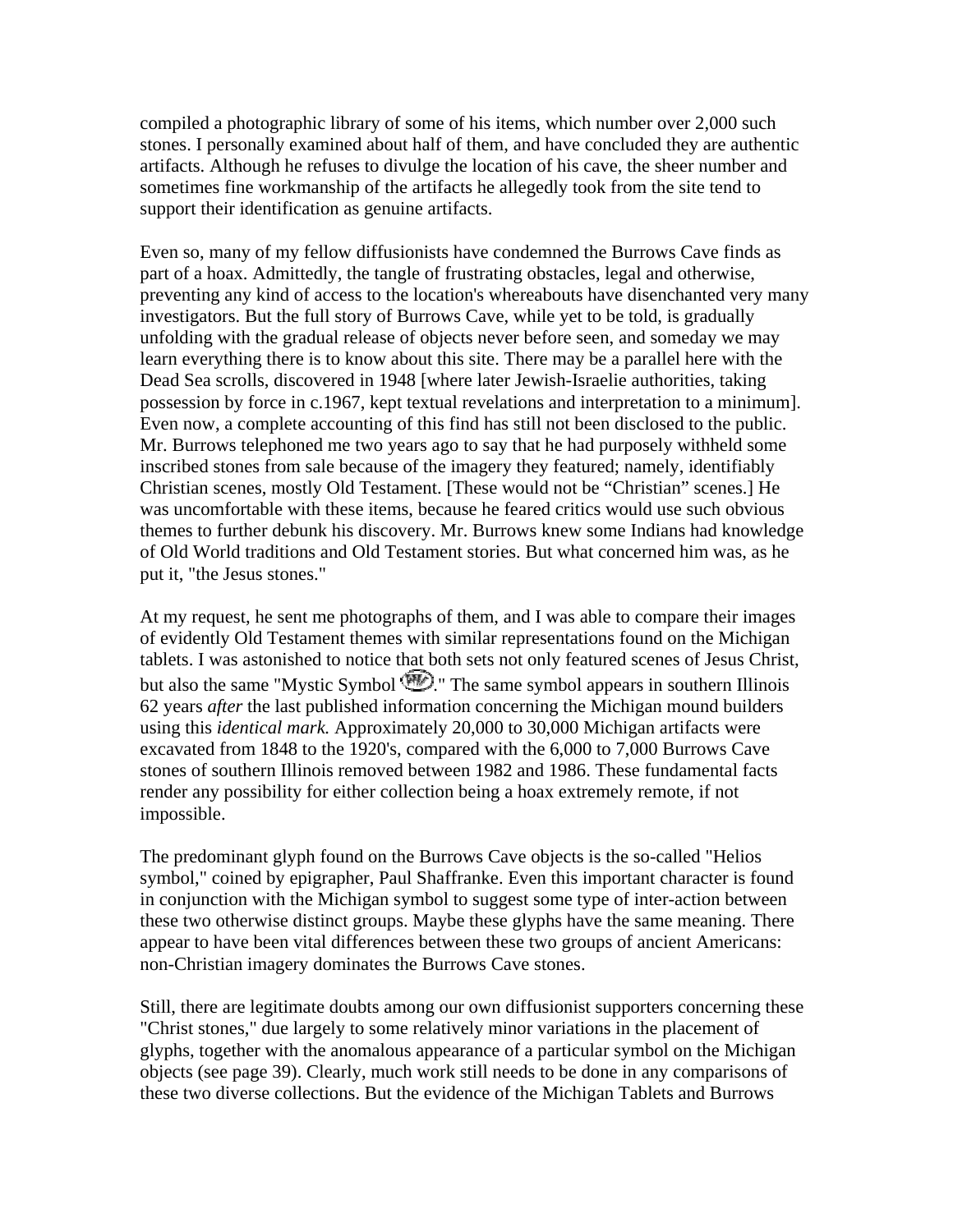Cave stones suggests that some fundamentally important culture-bearer visited our Western Hemisphere in pre-Columbian times. Was it actually the...<sup>[\*]</sup>

[\* THIS IS THE END OF THE PARTIALLY PUBLISHED ARTICLE. THE FOLLOWING TEXT WAS FOUND AT THE END OF p. 6. . .]

"TO SEE MORE OF THIS GREAT ARTICLE, PURCHASE IT FROM OUR BACK ISSUE PAGE"

0-0-0-0-0-0-0-0-0-0-0-0-0-0-0-0-0-0-0

## [THE FOLLOWING ARE THE IMAGES MENTIONED ABOVE, ORIGINALLY FOUND IN THEIR PROPER PAGINATED PLACES, BUT PLACED HERE TO AVOID INTERRUPTING THE READING OF ARTICLE'S TEXT.]

-=-=-=-=-=-=-=-=

# [IMAGES FROM p. 1]



*Michigan Tablet depicting Christ's crucifixion. Tablet is made of a clay material, fired or sun*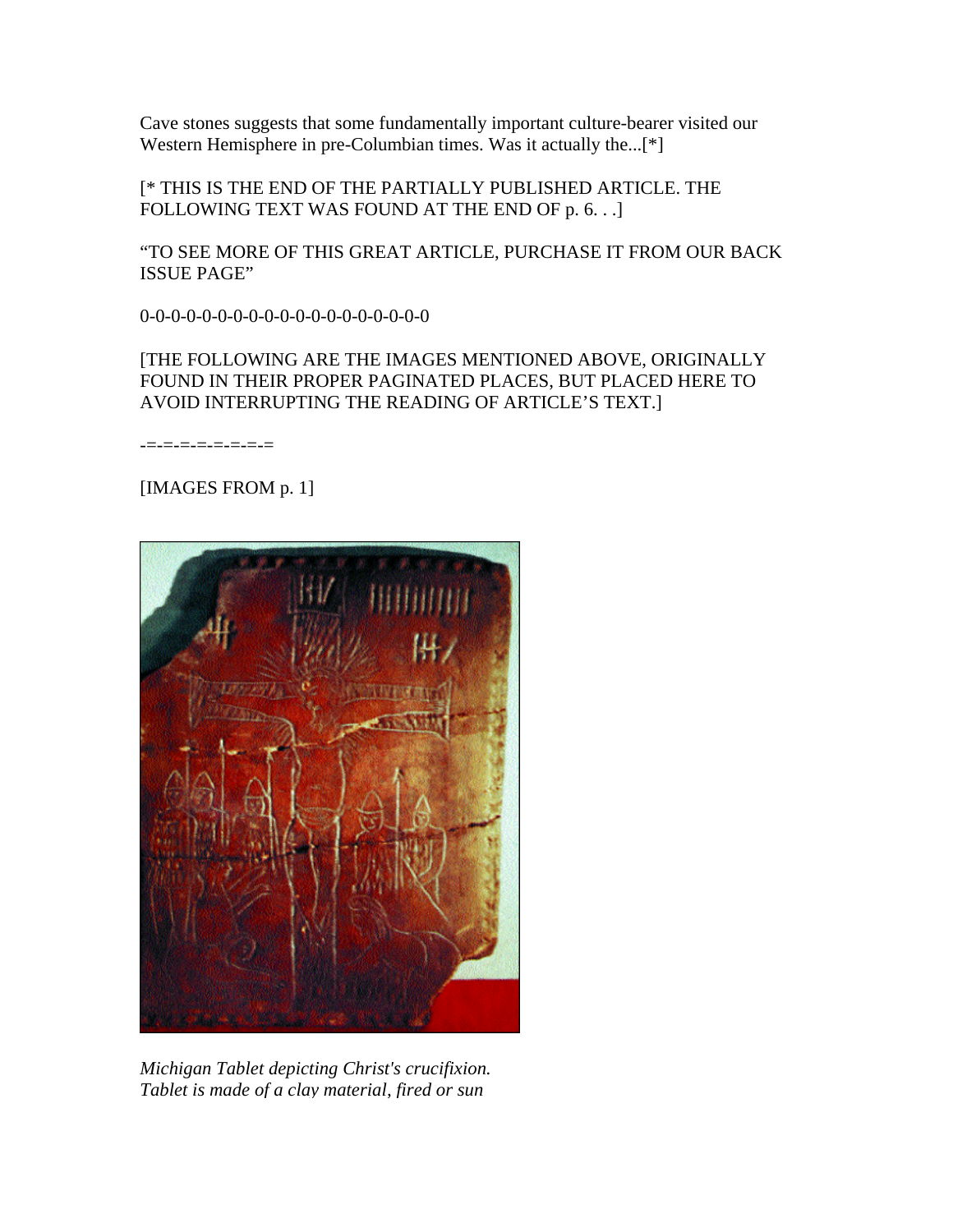*dried, in the archives of the Church of Jesus Christ of Latter Day Saints, Salt Lake City, Utah. Photograph ©, courtesy of David A. Deal.*

# [IMAGES FROM p. 2, WITH SURROUNDING ARTICLE TEXT REMOVED.]



**Above**: Obverse side of Burrows Cave stone: Son of the Right Hand (b) is being carried from the cross to his tomb (c). Just above his body appears the mark (b) which identifies the figure as Christ. **Below:** The reverse side: Son of the Right Hand (h) is victorious over death through resurrection. He has spent three days (f) in the tomb (g). He now is en route to His Father's house (i) according to the King James Version, St. John, Chapter 20:17, when He was met by Mary Magdalene. Artifact property of Ancient American. Photograph ©, courtesy of Triple A Productions.



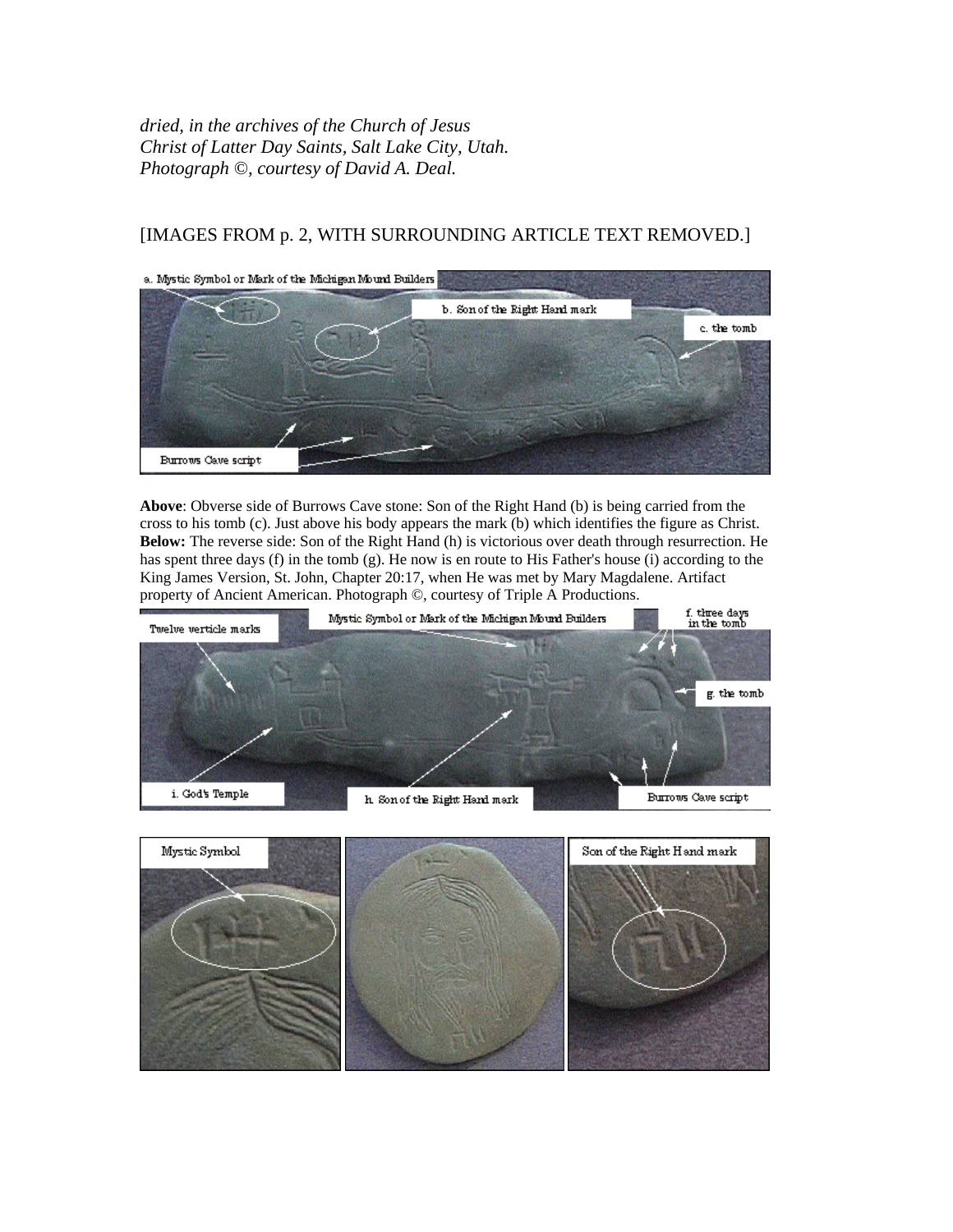Burrows Cave stone with both Michigan Marks, Son-of-the-Right-Hand and the Mystic Symbol, portraying Son of the Right Hand (Christ?). Artifact is in the possession of Ancient American. Stone measures approximately 3" diameter and fits in the palm of the hand. Photograph ©, Triple A Productions.

#### [ HERE, ARTICLE TEXT, IN 3 VERTICAL COLUMNS ]

## [IMAGES FROM: p. 3]

=-=-=-=-=-=-=--=-=-=-=-=





*Above: A scene demonstrating the opposing sides these two figures represent. Above the dragon is the mark associated with Son of the Left Hand. Above the figure holding a spear is Son of the Right Hand. The Son of the Right Hand's sign is synonymous with the Mystic Symbol and is interchangable as demonstrated below on the Michigan tablet shown. Below: On the right side of the tablet,, the Son of the Left Hand mark is at the left hand of God (as it faces you) signifying that figure's name or station. On the right hand of God (as you look at the tablet) is another figure which shares the Mystic Symbol with God, indicating a shared identification with this sign. The Son of the Right Hand mark is not present as God and this figure are united in purpose and are therefore identified by the same sign., Photos ©, courtesy of David A. Deal.*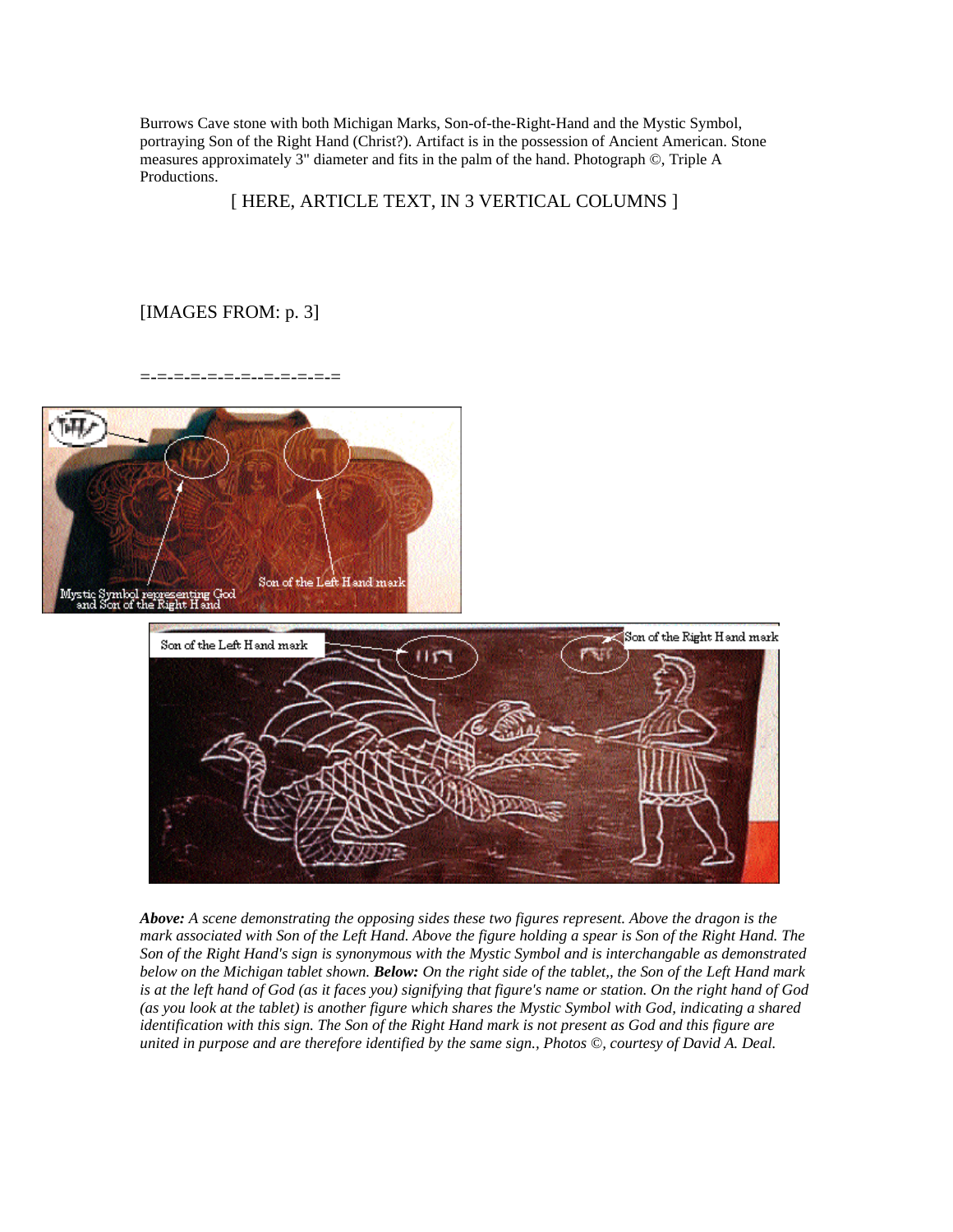

Interpretations of the glyph found at both the Burrows Cave and Michigan Tablets Collections:

- Mystic Symbol
- Mark of the Michigan Mound Builders
- Deity or God
- Son of the Right Hand
- God and Son of the Right Hand

# [IMAGES FROM p. 4]



*Above: A Burrows Cave stone with an unknown style of cuneiform writing identically found on many of the Michigan Tablets. Photograph ©, Triple A Productions.*

*Below: Examples of cuneiform writing illustrated from a black Assyrian obelisk (10th Century, B.C.) Although they compare favorably with specimens found in Michigan and Illinois, they are not identical. Drawing ©, courtesy of* The Story of Mankind*, Olive Beaupre Miller, Tangley Oaks Educational Center, Lake Bluff, Illinois*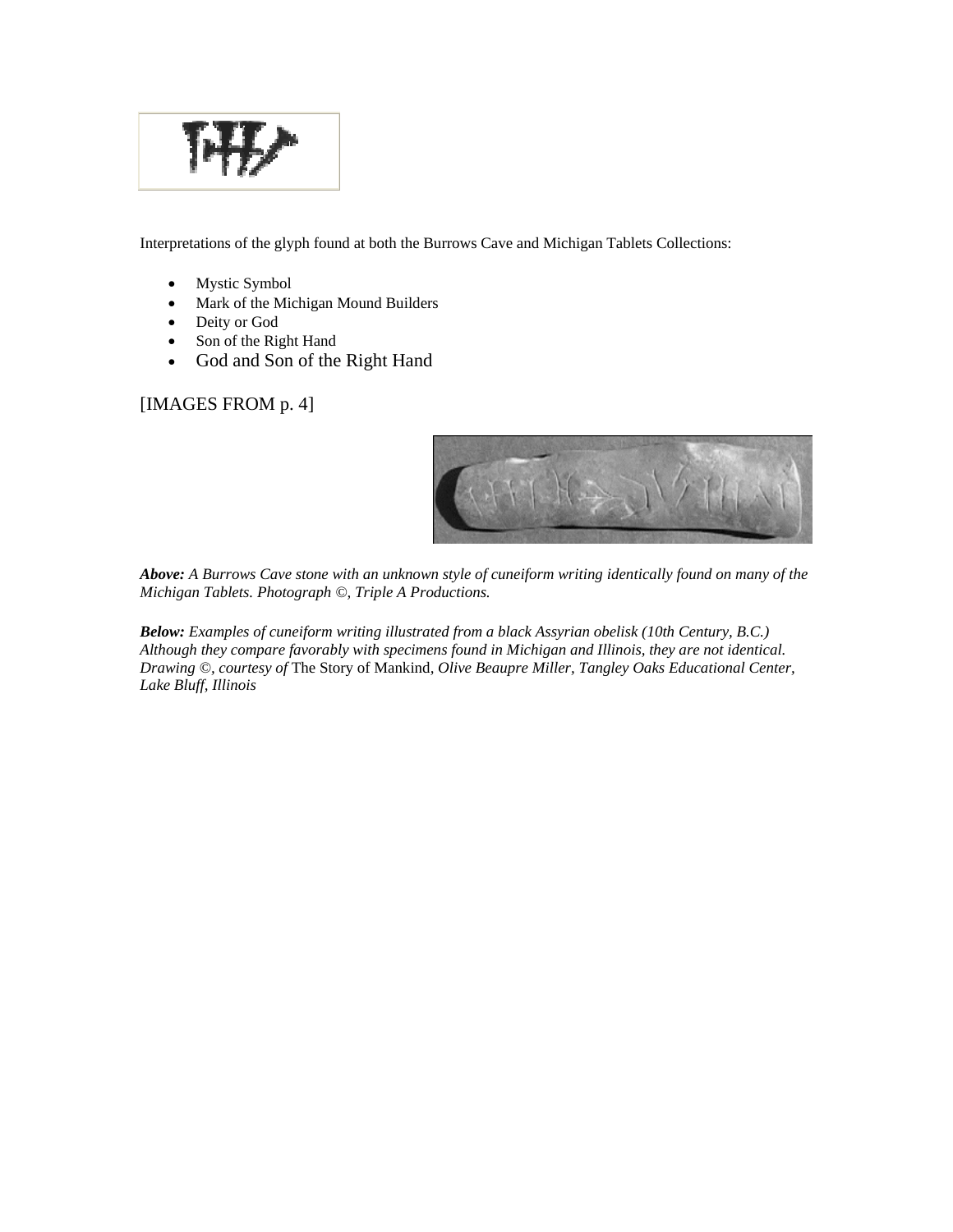

# [IMAGES FROM: p. 5, NO ARTICLE TEXT ON THE ORIGINAL PAGE]



**Creation Tablet**: A Michigan plate depicting Old Testament scenes which demonstrate the use of and correct understanding of the marks (Son of the Right Hand and Son of the Left Hand) as they are applied to various scenes throughout the Michigan tablets and the Illinois stones.

[FROM: THE LEFT SIDE COLUMN:]

#### *Mystic Symbol*

*"And God said, Let us make man in our image, after our likeness: and let them have dominion over the fish of the sea, and over the fowl of the air, and over the cattle, and over all the earth, and over every creeping*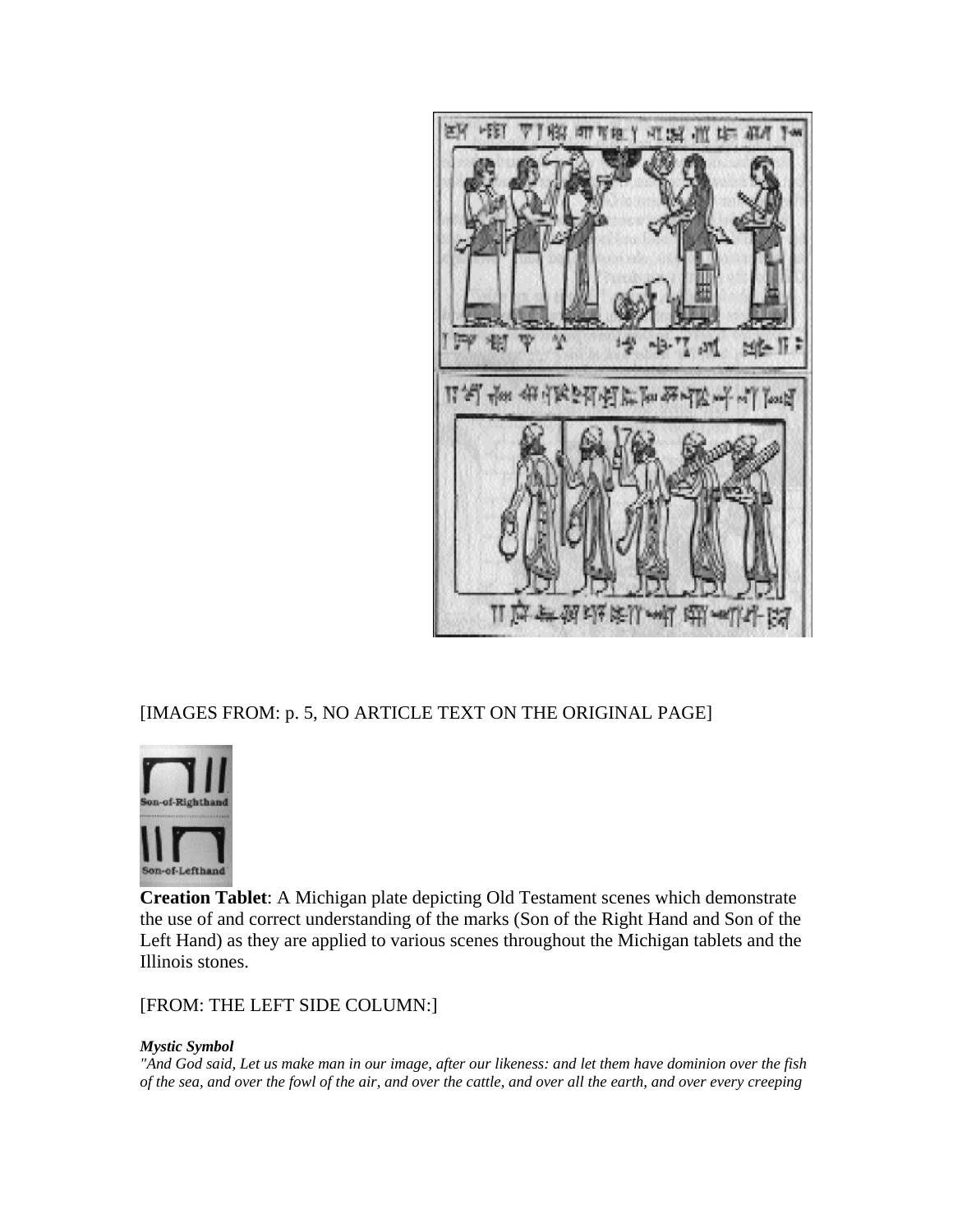*thing that creep- eth upon the earth." GENESIS 1:26*

#### *Son of the Left Hand mark*

*"But of the fruit of the tree which is in the midst of the garden, God hath said, Ye shall not eat of it, neither shall ye touch it, lest ye die. And the serpent said unto the woman, Ye shall not sure- ly die: For God doth know that in the day ye eat thereof, then your eyes shall be opened, and ye shall be as gods, knowing good and evil." GENESIS 3:3-5*

*Son of the Left Hand mark "And Cain talked with Abel his brother: and it came to pass, when they were in the field, that Cain rose up against Abel his brother, and slew him." GENESIS 4:8*

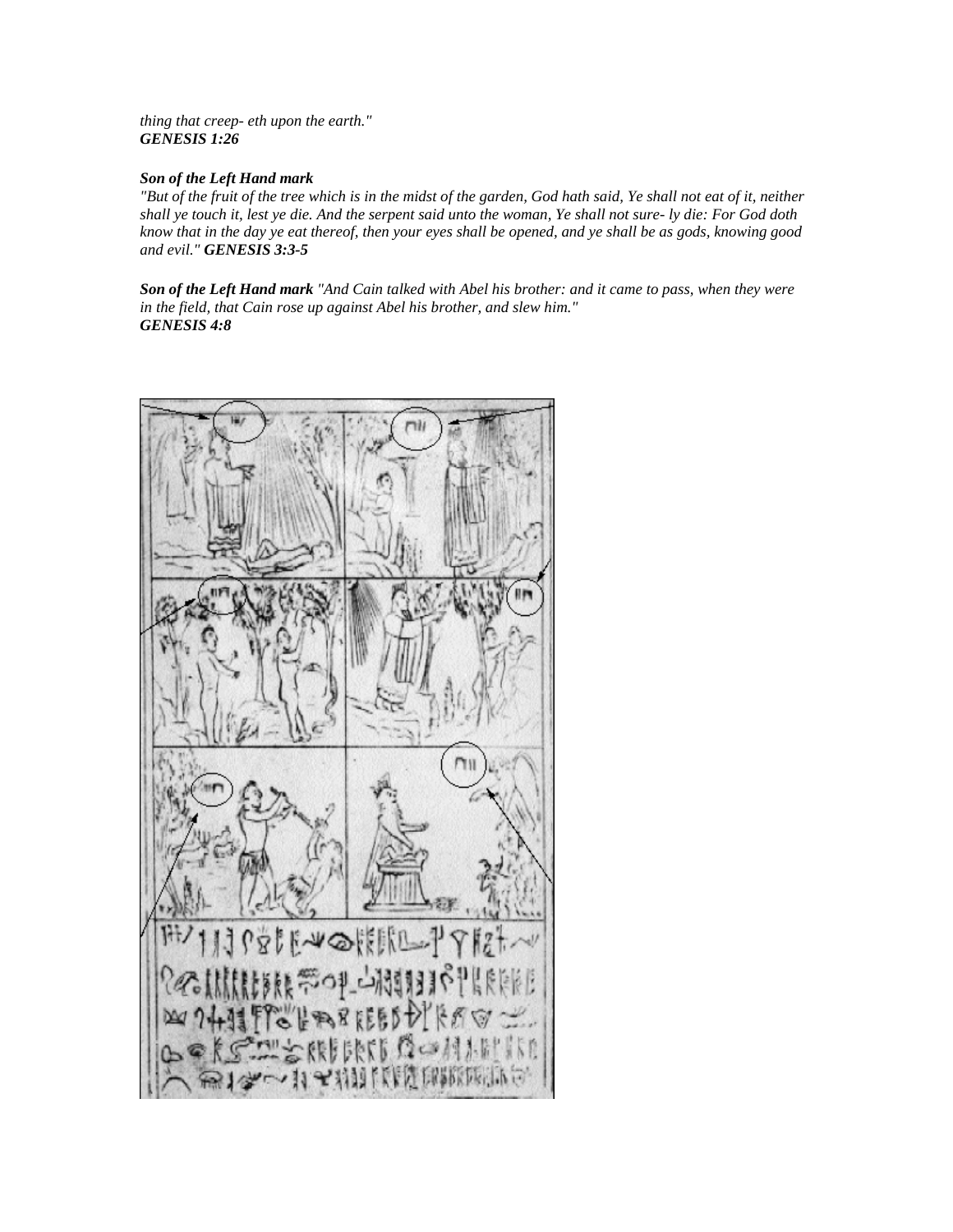#### [IMAGE IN THE CENTER OF THE PAGE.]

#### [FROM: THE RIGHT SIDE COLUMN:]

#### *Son of the Right Hand mark*

*"So God created man in his own image, in the image of God created he him; male and female created he them."* 

*GENESIS 1:27*

#### *Son of the Left Hand mark*

*"Therefore the Lord God sent him forth from the garden of Eden, to till the ground from whence he was taken. So he drove out the man; and he plac- med at the east of the garden of Eden Cherubims, and a flaming sword which turned every way to keep the way of the tree of life." GENESIS 3:23-24*

#### *Son of the Right Hand mark*

*"And Abraham stretched forth his hand, and took the knife to slay his son. And the angel of the Lord called unto him out of heaven, and said, Abraham, Abra- ham: and he said, Here am I. And he said, Lay not thine hand upon the lad, neither do thou any thing unto him:... GENESIS 22:10-13*

## [END OF ARTICLE's IMAGES]

"Back issue orders can also be placed by mail, phone or [email.](mailto:backissue@ancientamerican.com) Any questions phone (715) 962-3299 from 9:00 to 5:00 pm central standard time. Send check, money order, or credit card (American Express, Discover, MasterCard, or Visa) to:"

# Ancient American

Post Office Box 370 Colfax, Wisconsin 54730 1 (877) 494-0044 (715) 962-3299

wayne@ancientamerican.com

[The cover page, below. This Vol. 4, #26 Issue apparently is available only in a "photocopy" format, per their 'Archive page']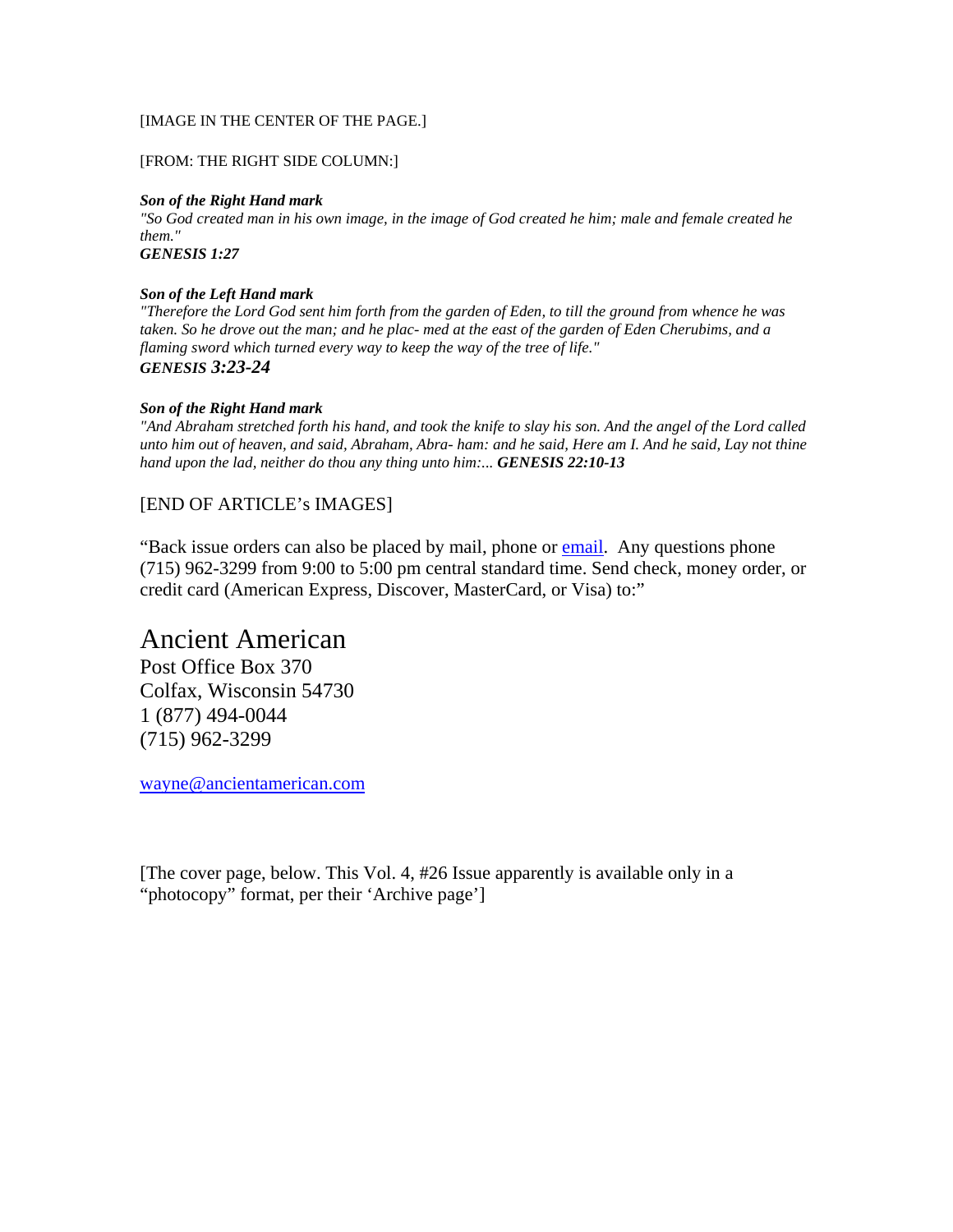

-=-=-=-=-=-=-=-=

## AS GENERAL SUPPORTIVE INFORMATION ABOUT THE LIKLEIHOOD OF SUCH A "VISIT," HENERITTE MERTZ' ACTIVITIES AND WORKS WERE:

*The Wine Dark Sea: Homer's Heroic Epic of the North Atlantic,* (1964), *Pale Ink: Two Ancient Records of Chinese Exploration in America* (c.1953), *The Nephtal: One Lost Tribe* (1957), *Atlantis: Dwelling Place of the Gods* (1977), *The Mystic Symbol: Mark of the Michigan Mound Builders* (1986)

In 1964, Mertz discovered that the Bat Creek inscription was displayed by the Smithsonian Institution upside down. As a result, the stone was shown to have Semitic characters. Her discovery led Cyrus H. Gordon to classify the inscriptions as being derived from a Hebrew alphabet from the 1st century AD.

In her work entitled *The Wine Dark Sea*, Mertz argued that Odysseus sailed through the Straits of Gibraltar and into the North Atlantic. Moreover, Mertz believed that Odysseus